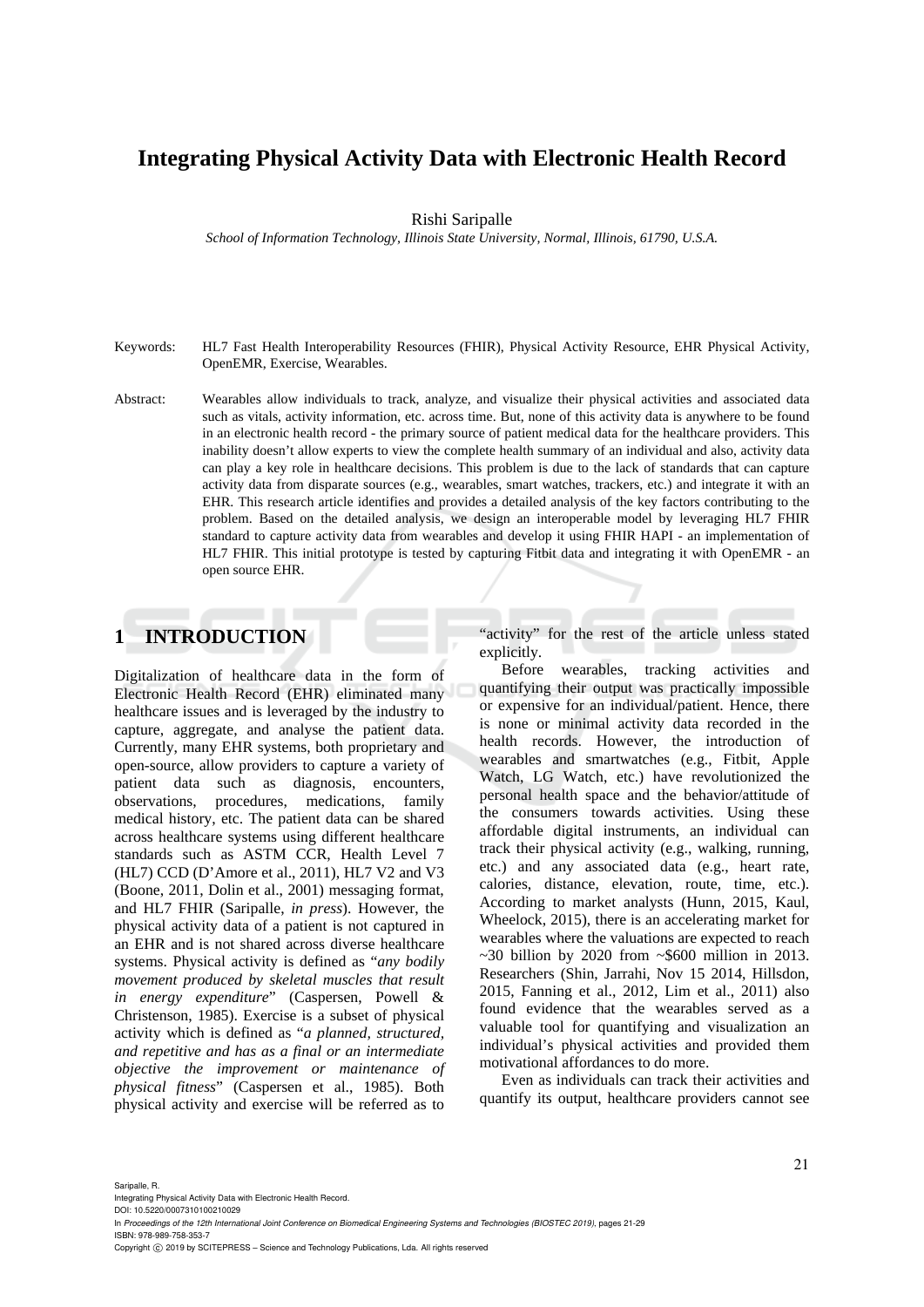this data in an EHR. The primary reason is due to the lack of an interoperable model/structure within the existing healthcare standards that can capture activity data. These are the same healthcare standards that are used to share EHRs. Figure 1 renders the current wearable infrastructure and it's working. In most cases, logs are used to record the exercise routine/plan, a non-digital format facing the same issues as paper-based medical records. Activity data captured using the wearables (e.g., Fitbit, most popular among wearables) is synchronized to the organization data repositories through a mobile app (e.g., Fitbit, LG Sport, etc.) and is accessible via an API (e.g., Fitbit or Google Fit API) but is formatted in the organization own data format. In the case of Apple Watch, data is only accessible within iOS ecosystem using Apple HealthKit or download through its Health App, making it difficult to access the data outside the iOS environment. In Android, the devices use Google Fit to record and access the activity data. Most of the other fitness wearables (e.g., Garmin, etc.) fall under the same pattern – record, report, and access the data via an API if provided or download the data. From Figure 1, it is evident that the activity instruments, digital or nondigital, collect (and report) data in a non-standard format and report the data to a proprietary data store, creating data silos. These data repositories or the devices cannot communicate the captured data with a healthcare information entity such as an EHR due to the lack of an agreed "standard" to capture and share the activity and any associated data. Focusing on integrating individual devices with an EHR out of the box is unfeasible, aunting, and practically not scalable.

Another issue due to the inability to integrate activity data with an EHR is that the experts cannot provide evidence-based physical activity plans, exercise routines, etc. For example, an individual, say, John Doe, age 25 with no serious medical condition approaches a trainer to improve his fitness. Most of the trainers use their knowledge and experience to design a exercise routine to help John Doe reach his/her goal. How will the trainer prove the provenance of the routine? What kind of evidence can the trainer provide to John Doe that supports the plan or at least in majority cases? John Doe might have a positive attitude towards the exercise routine if the trainer shows evidence that the exercise routine worked previously with other individuals. In biomedical and health informatics, questions related to the patient's treatments or care can be answered with clinical evidence. This evidence is obtained by analyzing copious amounts of de-identified aggregated patient data using various computational algorithms and techniques. The same cannot be said about physical activity and exercise routine/plan(s).

The aim of this research is to design and develop an interoperable model/structure using existing healthcare standard to capture activity data and share it across healthcare information systems. The rest of the paper is organized as follows. Section 2 provides the background knowledge and analysis of the current situation. Section 3 presents the solution using the HL7 FHIR and OpenMRS – an open source EHR. Section 4 summarizes the research.



Synchronization with proprietary data stores using non-standard format

Figure 1: Interoperability issues with current physical activity and exercise digital and non-digital instruments.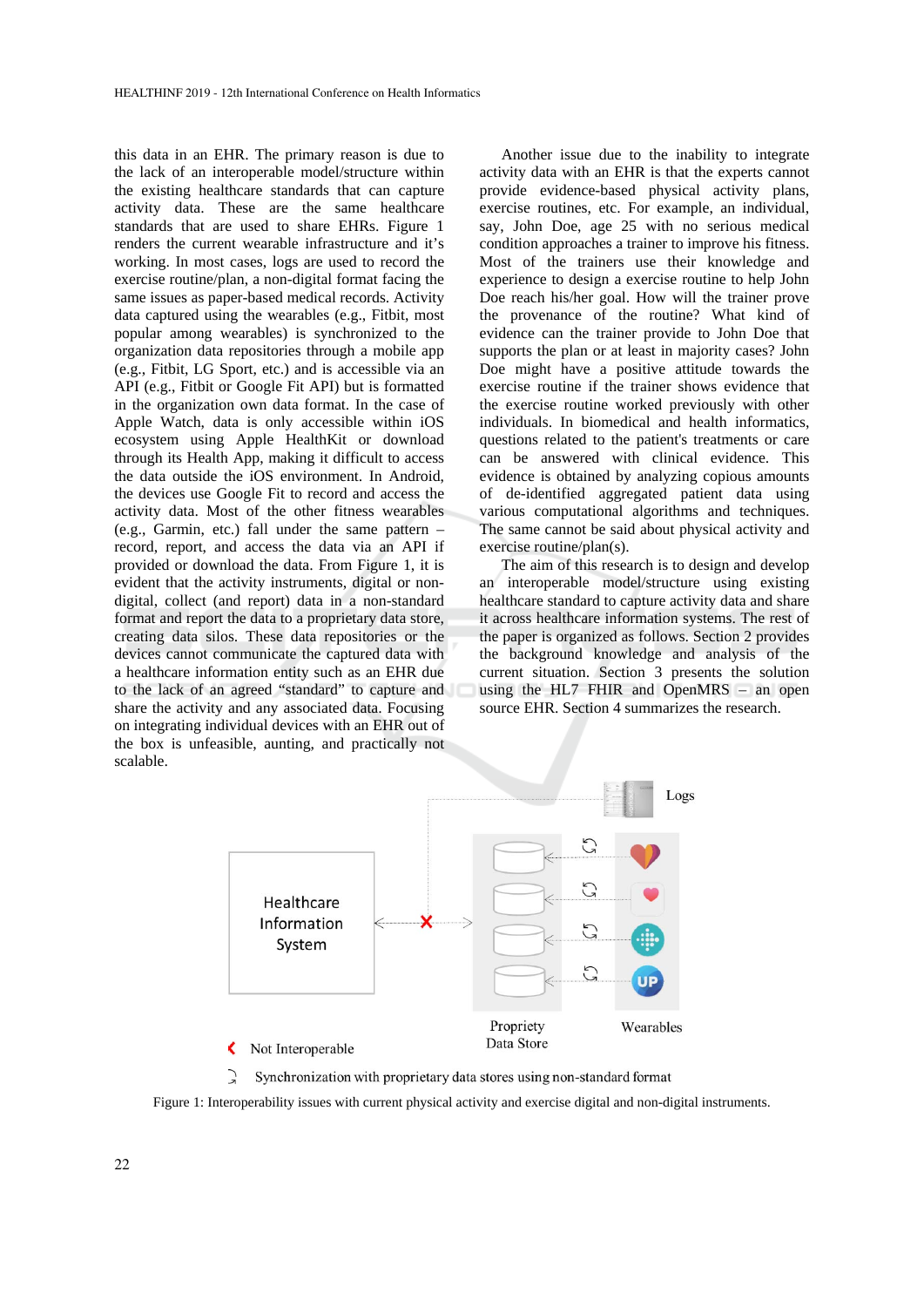### **2 BACKGROUND AND ANALYSIS**

Experts unanimously agree that physical activity has many health benefits and numerous research studies spanning across multiple decades has proven to show its impact the overall health of an individual and nation's economy. With the goal to improve the activity level of individuals across the United States, in 2007, the American Medical Association and the American College of Sports Medicine (ACSM) collaborated to launch the program - Exercise is Medicine (EIM) (Lobelo et al., 2014). The goal of the program is to make physical activity a standard and adapt scientifically proven benefits of physical activity into the mainstream healthcare. The idea is for the physicians to access the activity level of the patient (use of the Physical Activity Vital Sign (PAVS) questionnaire (Lobelo et al., 2014, Sallis, 2011) during the patient's encounter and *prescribe* physical activity based on the identified health risks and ACSM evidence-based guidelines. The physical activity prescription, similar to medication prescription, must be saved and tracked along with other data. The most effective way to achieve this goal is to integrate activity data with an EHR. The intention of the EIM is congruent with the research statement and supports the need for healthcare standard(s) to integrate the activity data with an EHR.

Beyond EIM framework, there are only a few research studies that have identified and reported the need to save physical activity data for longitudinal healthcare analysis and benefits. Sallis (2011) pushed to treat physical activity as a vital sign. Physicians must record and observer the patient's physical activity levels during their medical visits once recognized as a vital sign by the healthcare community. Coleman et al., (2012) presented facts and validity of Exercise Vital Sign (EVS), similar to PAVS, for its use in an outpatient electronic medical record. After analysing the current research and healthcare standards, the primary reason for the interoperability issues is due to the lack of agreed healthcare standards, both *structural* and *semantic*, for representing and sharing activity data. As the standards are a foundation for interoperability, it's surprising that the experts have not yet designed an interoperable standard to capture physical activities and exercises. Without an agreed standard, it's not feasible to capture, share and integrate the activity data into the healthcare systems. Few standards are scalable and can be extended to meet various healthcare requirements, in our case capture activity

data. For instance, HL7 V2 (Boone, 2011) messaging format is a pipe  $($ ) and hat  $($ <sup> $\land$ </sup> encoding format that allows clinicians to exchange data. However, this standard is not supported by a software model with a well-defined structure and semantics. Due to this drawback, experts developed the HL7 V3 (Boone, 2011) messaging format. Thus, it doesn't add any value to extend the HL7 V2 format to achieve our goal. The HL7 V3 is built using HL7 Reference Information Model (RIM) (Boone, 2011) – a sound object-oriented model with a well-defined structure, semantics, and constraints that can be extended. The current HL7 RIM model can be repurposed to capture and communicate a limited set of activity data. For example, activities such as jogging, swimming, etc. and the vitals generated during the activities can be represented and communicated using HL7 V3 messages. Figure 2a shows the activity jogging (the subject of the message) and heartbeat (outcome (OUTC) relationship), an outcome of the subject in HL7 V3 format.

Saripalle (2017) extended the HL 7 RIM model with required classes to capture the activity data. Later, HL7 V3 messages were constructed based on the extended model to share the activity data across healthcare systems that accept HL7 V3 messaging format. Figure 2b shows the extended model. The classes, PhysicalActivity and ExercisePlan, that capture the required data. authors to use this document for the preparation of the camera-ready. There are two key lessons learned from this research. First, the HL7 RIM is a complex model that can be difficult to comprehend. Further, understanding HL7 V3 messaging format has a steep learning curve that requires expertise in computing. Second, there are only a few open-source healthcare systems and tools, specifically EHR's, which can be extended and are designed to accept HL7 V3 messages. This makes implementation of the research very difficult.

The knowledge required to design the new classes (Figure 2b) to extend the RIM is adapted from PhysicalActivity and ExercisePlan schemas defined by Schema.org. Schema.org (2012) is an open source effort to define schemas/data structures to describe any data, especially the data published on the web. Schema.org describes, i.e., provide schema/structure for numerous concepts (e.g., Person, ScholaryArticle, Book, Organization, etc.) across various domains (e.g., Auto, Health, Books, Biology, etc.). Currently, most of the data published on the web is unstructured. The developers use the Schema.org schemas to annotate (using Microdata or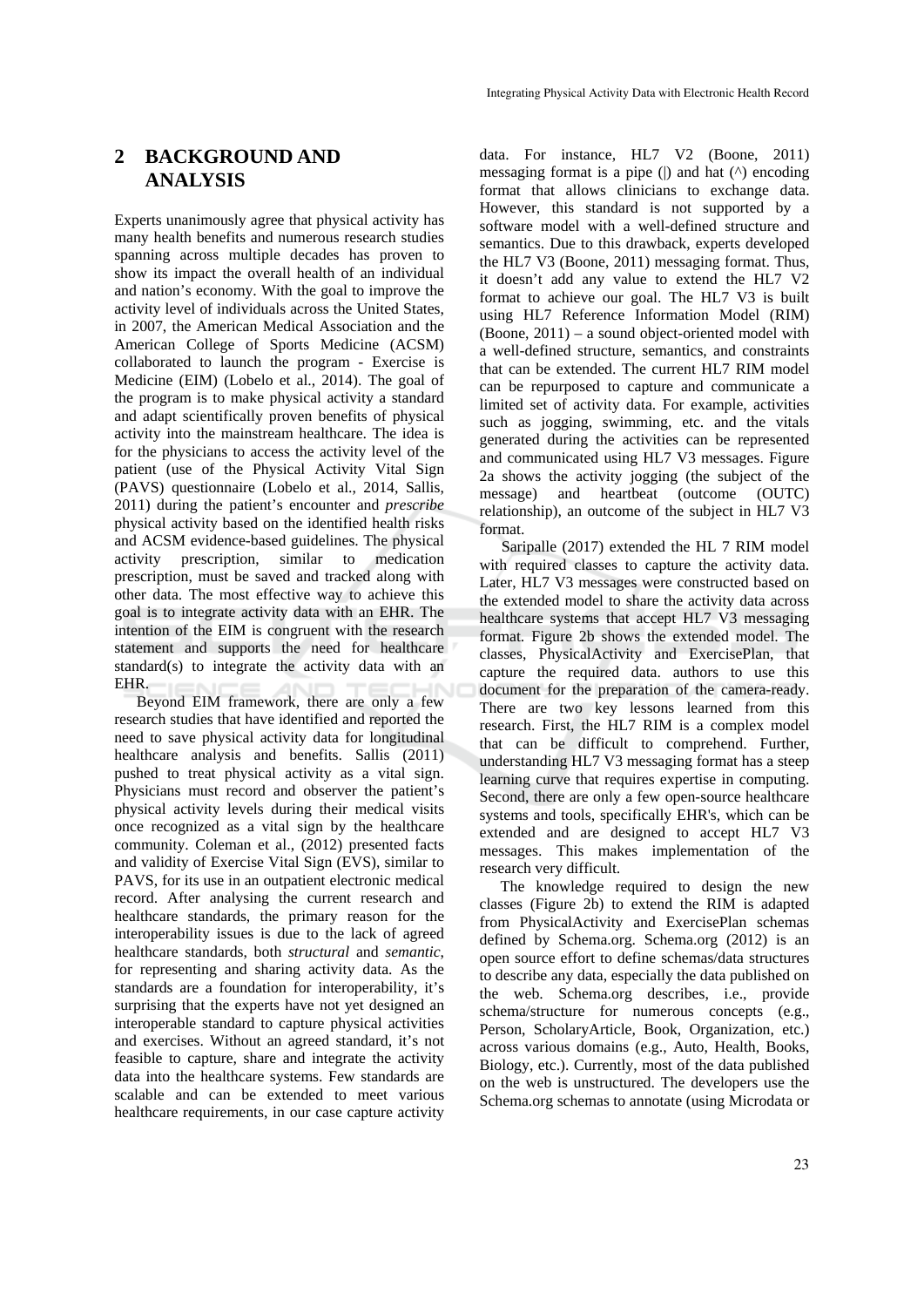#### HEALTHINF 2019 - 12th International Conference on Health Informatics



(b) HL7 V3 message representing the activity jogging and resultant vital data using the RIM model Act and Observation class.

(a) Extended HL7 RIM model to capture activity data.

Figure 2: HL7 V3 message format and extended HL7 RIM model.

RDFa or JSON-LD formats) their data before publishing. This also allows machines to understand and link data efficiently. Many modern websites use Schema.org to annotate their webpages to provide meaning to their data and also make the website search engine friendly. The PhysicalActivity and ExercisePlan schemas from the Schema.org that are adapted by Saripalle (Saripalle, 2017) to design the new RIM classes (Figure 2b) and are also used for this research. Similar to the Schema.org, Open mHealth (Open mHealth, 2015) is a data-driven approach to provide schemas specifically for describing, collecting, and sharing healthcare data such as blood pressure, body weight, body height, heart rate, etc.

Further, apart from developing the structural standard(s) for activity data, the idea of this research, experts must also define semantic standard(s) to standardize the physical activity and exercise vocabulary. Few existing terminologies capture concepts related to the physical activity and exercise. For example, SNOMED (2007) is an internationally recognized biomedical semantic terminology that captures concepts spanning across multiple clinical disciplines. For example, jogging (code 1968006), running (418060005), walking (129006008), chest press exerciser (46778600), etc. However, currently, there is no dedicated standard semantic terminology that comprehensively captures the concepts of physical activities and exercises.

Designing and developing standards itself doesn't solve the problem. The standards also need support from the healthcare community, information technology, healthcare experts, public and private organizations. Most importantly, the healthcare community must adopt the new/extended standard to existing systems and applications. The healthcare experts might have to tweak their protocols, best practices, and include physical activity check during a regular patient's visit.

## **3 INTEGRATING ACTIVITY DATA WITH EHR USING HL7 FHIR**

To capture the activity data and seamlessly integrate it with a healthcare system such as an EHR, this research will leverage HL7 Fast Health Interoperability Resource (FHIR) (HL7, 2015) – the new HL7 member, OpenEMR – an open source electronic health record system (OpenEMR, 2001) and schemas defined by Schema.org and Open mHealth. The research design has two phases. First, extend FHIR to design a new model to capture the activity data. Second, implement the new FHIR model and interface it with the OpenEMR. This research doesn't handle semantic standard(s) required for the physical activity and exercise.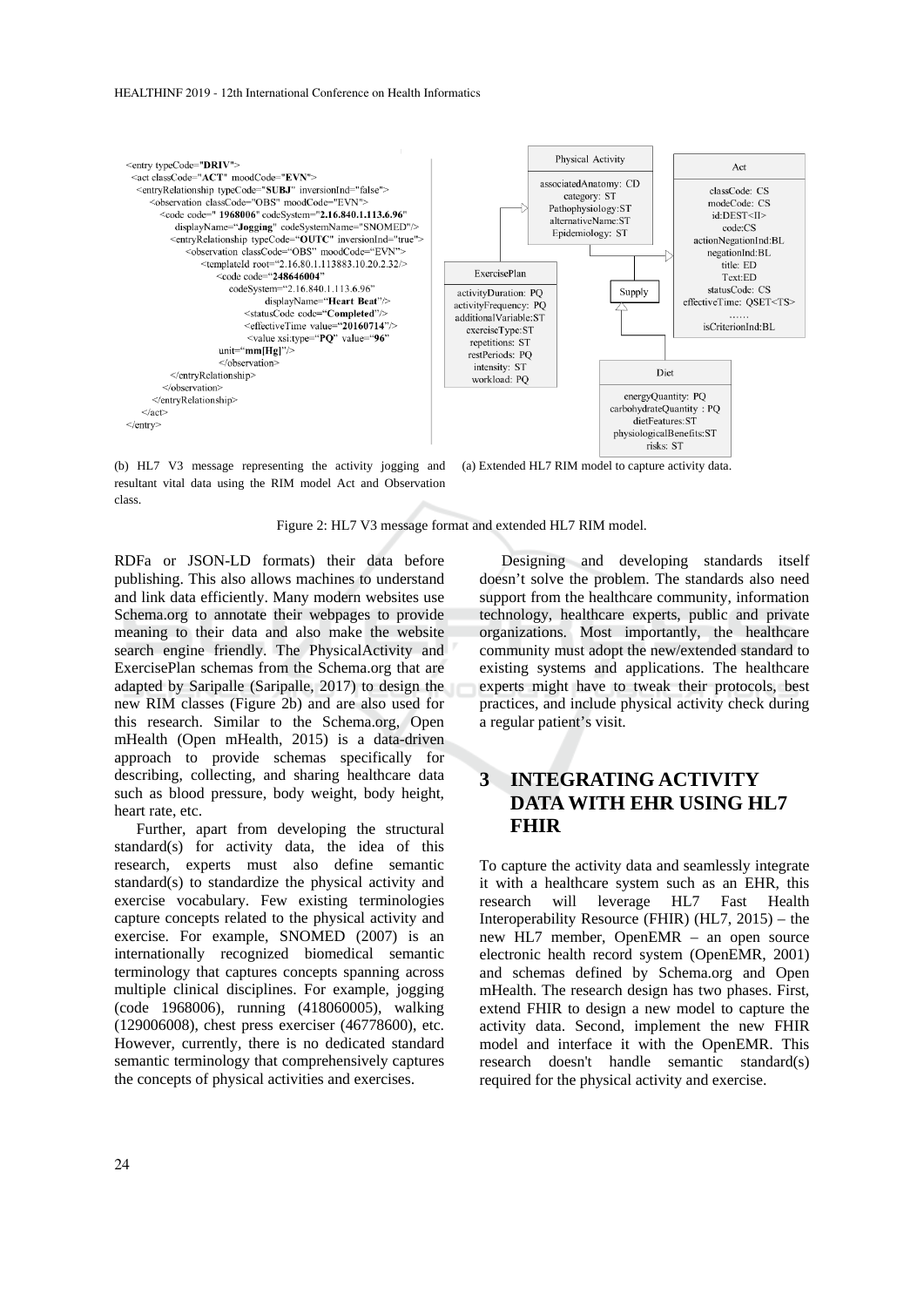Briefly, the HL7 FHIR standard is designed by combining the HL7 RIM model, lightweight HTTPbased RESTful web services and the lessons learned from using HL7 V3 format. HL7 FHIR is a mashup of HL7 RIM and REST protocol with backward compatibility with the HL7 V3. The atomic unit of FHIR is a *Resource*. The health data in the FHIR environment is captured and shared as an FHIR resource. The FHIR standard defines multiple resources to represent different types of healthcare data. For example, MedicationStatement resource captures a patient's prescription, Encounter resource captures patient-provider visit information, Observation resource captures vital data (e.g., heart rate, blood pressure, pulse, BMI, weight, etc.) or symptom data, DiagnosticReport captures test results information including images, and Vision resource captures patient's optical data. HL7 FHIR also has resources to capture administrative and health insurance aspects such as Claim, Coverage, PaymentNotice, etc. For comparison, FHIR resources are equivalent to various sandwich ingredients such as bread, spreads, vegetables, meat, sauces, etc. As the different ingredients are combined to make a user's sandwich, multiple FHIR resources are aggregated to build a patient record or an EHR. Figure 3 exemplifies the usage of individual FHIR resources to build a patient's record. Currently, FHIR defines 117 resources that can be categorized into clinical (e.g., Condition, Observation, NutiritionOrder, etc.), foundation (e.g., CapabilityStatement, Provenance, etc.), base (e.g., Patient, Person, Organization, etc.), financial (e.g., Claim, Coverage, etc.), and specialized (e.g., ResearchStudy, Questionnaire, etc.). It's beyond the scope of this paper to further deluge into the fundamentals of FHIR standard and its inner workings. For further documentation and a complete list of the FHIR resources can be accessed at the FHIR specification website (HL7, 2017).

The HL7 FHIR standard designers are aware that the current set of resources might not meet all the current and future healthcare and policy requirements. Thus, the FHIR design team ensured that the standard is extendable, i.e., experts can define new FHIR resources or existing resources can be modified to meet any requirement. In software engineering terms, FHIR embraced the classic openclosed principle. This research will leverage this feature to design a new FHIR resource to capture the patient's physical activity and exercise data and

share it across healthcare information systems. The context and knowledge required to define the new FHIR resource, named PhysicalActivity, that captures the activity data is obtained from the PhysicalActivity and ExercisePlan schemas defined in Schema.org, PhysicalActivity and related schemas from Open mHealth, PAVS questionnaire, and knowledge from the experts in the field of exercise science. Table 1 shows the primary attributes of PhysicalActivity and ExercisePlan (some attributes are ignored as they are unrelated to the research goal) defined by Schema.org.

Table 1: Attributes associated with PhysicalActivity and ExercisePlan schema defined in Schema.org.

| <b>Physical Activity</b> |                                                                                             |  |  |  |  |
|--------------------------|---------------------------------------------------------------------------------------------|--|--|--|--|
| <b>Attribute Name</b>    | <b>Explanation</b>                                                                          |  |  |  |  |
| associatedAnatomy        | The anatomy of the underlying<br>organ system or structures<br>associated with this entity. |  |  |  |  |
| category                 | A category this activity belongs to                                                         |  |  |  |  |
| epidemiology             | The characteristics of associated<br>patients, such as age, gender, race<br>etc.            |  |  |  |  |
| code                     | The code from a controlled<br>vocabulary or ontology such as<br>ICD, MeSH, SNOMED-CT, etc.  |  |  |  |  |
| recognizingAuthority     | The organization that officially<br>recognizes this activity                                |  |  |  |  |
| pathophysiology          | Changes in functions associated<br>with this activity.                                      |  |  |  |  |
| <b>Exercise Plan</b>     |                                                                                             |  |  |  |  |
| <b>Attribute Name</b>    | Explanation                                                                                 |  |  |  |  |
| activityDuration         | Length of time to engage in the<br>exercise.                                                |  |  |  |  |
| activityFrequency        | How often one should engage in the<br>exercise.                                             |  |  |  |  |
| exerciseType             | $Type(s)$ of exercise, such as strength<br>training, aerobics, etc.                         |  |  |  |  |
| intensity                | Degree of force involved in the<br>exercise. E.g., heartbeats                               |  |  |  |  |
| Repetitions              | Number of times one should repeat the<br>activity.                                          |  |  |  |  |
| Workload                 | Measure of the exercise output or<br>energy expenditure                                     |  |  |  |  |

On further analysis, the attributes of the PhysicalActivty schema defined by Open mHealth are a subset of PhysicalActivity schema attributes of Schema.org. The Open mHealth doesn't provide a standard data structure to capture exercises. Apart from the ExercisePlan schema from Schema.org, the research also considered the paper-based (exercise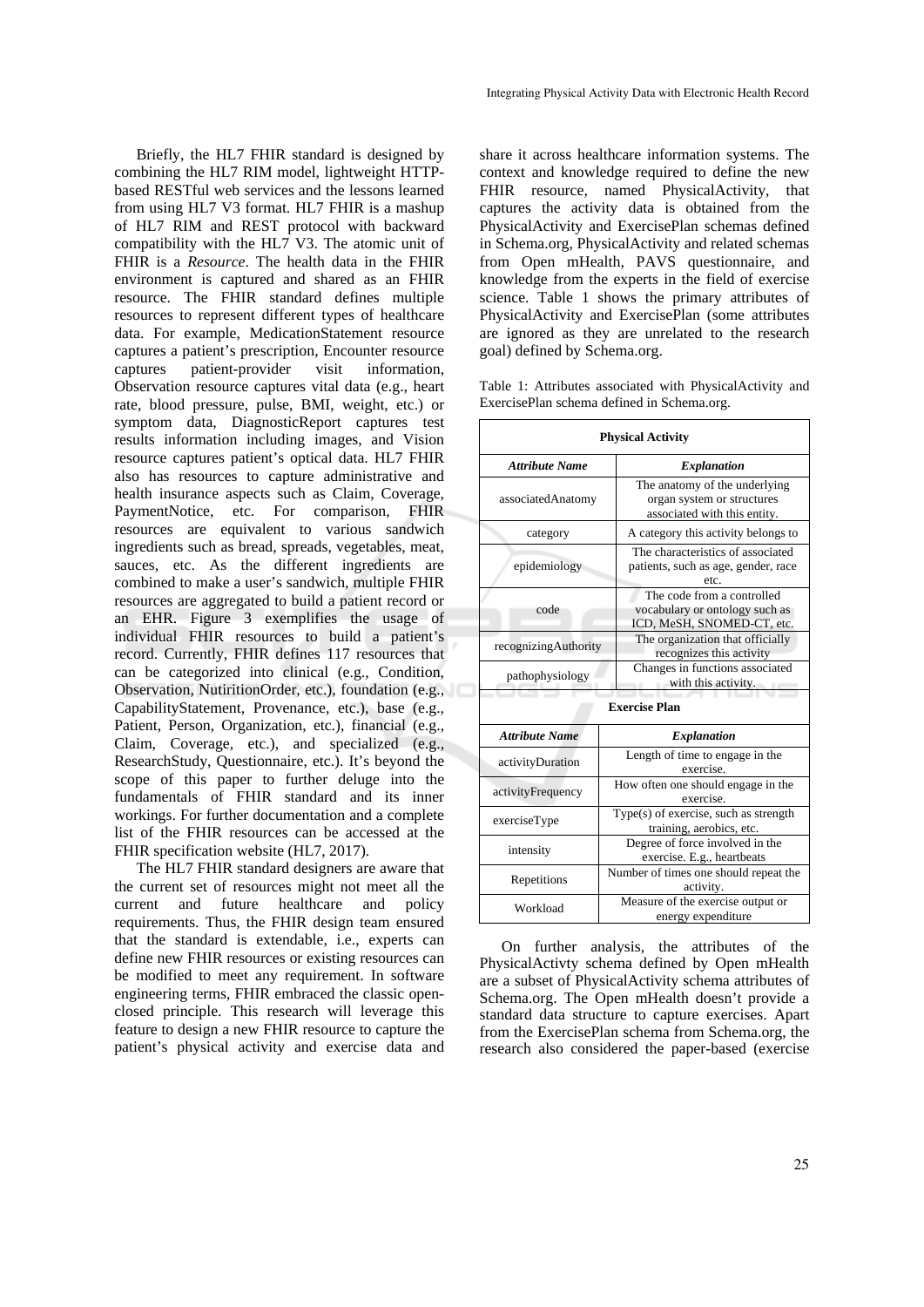

Figure 3: FHIR resources are aggregated to define a patient profile.

logs) structure followed by various organizations (e.g., LA Fitness, Gold gym, etc.), and expert's knowledge into the new FHIR resource design consideration.

Figure 4 shows the PhysicalActivity FHIR resource. The exercise entity is modeled as an inner element of the PhysicalActivity resource as an exercise is a structured and repetitive physical activity in the exercise science (Caspersen et al., 1985). In an object-oriented language, the exercise element has a composition relationship with PhysicalActivity resource. Figure 4 provides a detailed description of each attribute in the PhysicalActivity resource and the data it captures. The attributes vital and patient are of type Observation and Patient FHIR resources respectively. The types of other attributes are FHIR defined datatypes such as Identifier, Quantity, CodeableConcept, string, etc. As previously stated, some attributes (Table 1) from PhysicalActivity and ExercisePlan schemas from Schema.org are in the PhysicalActivity resource. The designed resource also captures the crucial data requested in the PAVS questionnaire through the attributes activeTime and Workload (e.g., calories burned). The PhysicalActivity resource can also be extended, like any other FHIR resource to meet any future requirements.

The second phase is the implementation of the designed research and integrating the captured data with an EHR – OpenEMR. The HL7 FHIR is only a standard specification, but not an executable software. The research used the FHIR specification to design the new PhyscialActivity FHIR resource, but to prototype the solution this research will use HAPI FHIR (Velykis, 2014). The HAPI FHIR is an open-source Java implementation of HL7 FHIR specification that has both server and client. The Open Medical Record System (OpenEMR) is used to integrate the activity data captured as an FHIR resource. The OpenEMR is chosen for this research due to an active community, has a larger audience, and focused on natively supporting the FHIR standard. The OpenEMR is modified to accept the new FHIR resource, persist the data and display the data on the system.

Figure 5 shows the architecture of the implementation. The HAPI server is the main module of the architecture interfacing with the Translator and the OpenEMR database. The Synchronizer extracts the activity data using the wearable API (e.g., Fitbit API) and authenticating using the provided OAuth credentials from the respective wearable datastores and pass the data to the Translator. The Translator translates the activity data into an instance of PhysicalActivity FHIR resource and passes it to the HAPI server. Currently, the implementation can handle Fitbit, Jawbone data and Google Fit data. The FHIR server saves the data in the OpenEMR database using its OpenEMR API and physician can access the same data using OpenEMR user interface. The wearable, with an API, has to be configured only once and the data is extracted periodically. Currently, the wearable configuration, primarily authentication, needs be done at the programming level, but not through OpenEMR UI. As the diverse activity data formats are translated into an FHIR resource, any healthcare application that supports the extended FHIR standard can replace the OpenEMR. Also, the designed research solution is in line with the EIM solution the experts are seeking. The implemented solution is accessible at http://umls.it.ilstu.edu:8100/openemr/index.php and further details are available on request. Figure 6 (top) shows a screenshot of the OpenEMR physician interface displaying "Physical Activity" (bottom right) as a member of any other medical entity such as medication, allergy, prescription, etc. Figure 6 (below) shows the physician a quick snapshot of the weekly summary (calories burned and time in minutes) which is equivalent to PAVS.

### **4 CONCLUSIONS**

This research has identified and reasoned the need to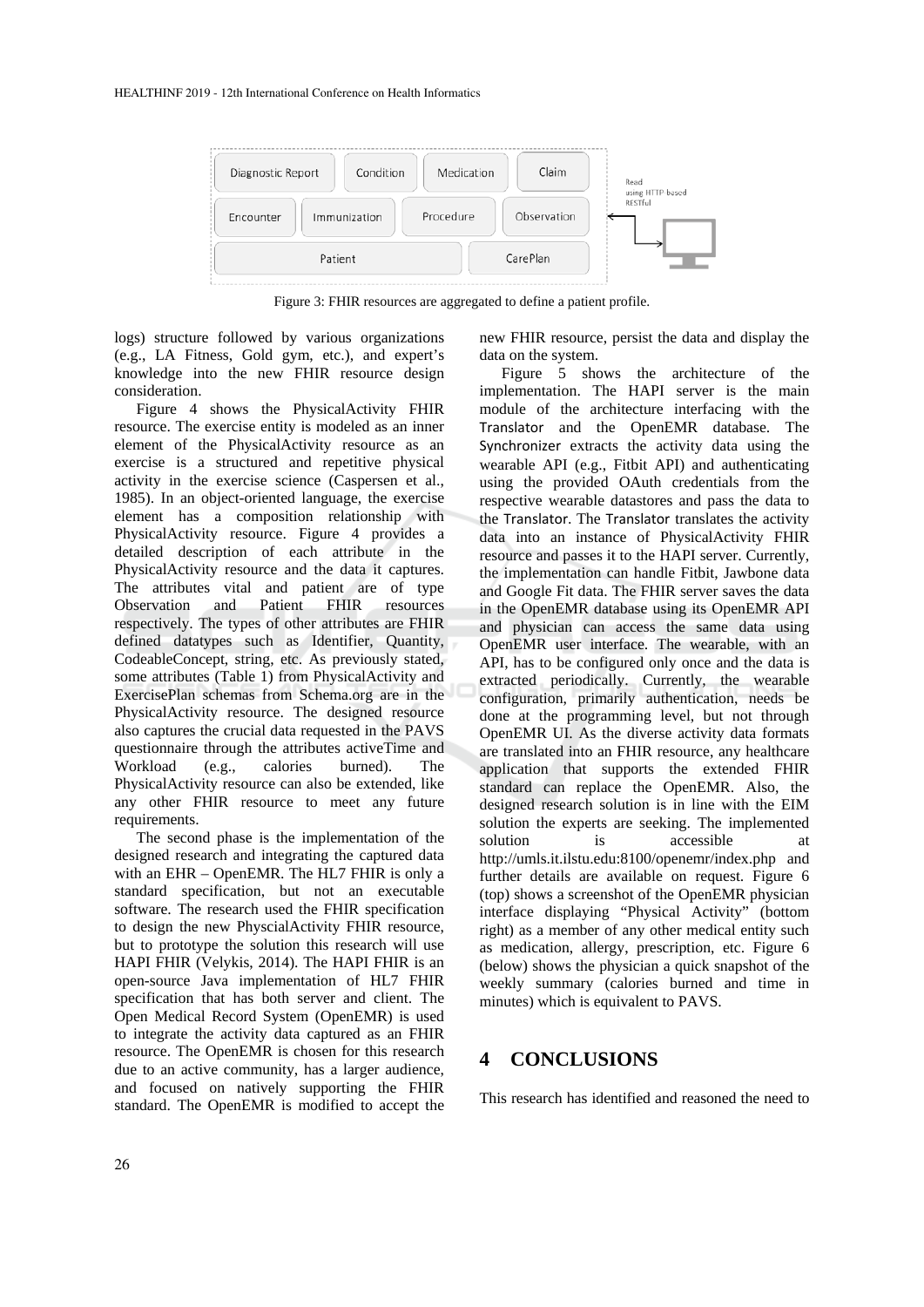| Name              | Flags | Card. | Type                   | <b>Description &amp; Constraints</b>                                                                             |
|-------------------|-------|-------|------------------------|------------------------------------------------------------------------------------------------------------------|
| PhysicalActivity  |       |       | <b>DomainResource</b>  | Physical activity model to capture activity data                                                                 |
| identifier        | Σ     | 01    | Identifier             | Primary identifier for the activity                                                                              |
| name[x]           | Σ     | 11    |                        | Name of the activity, either a string or a code                                                                  |
| nameString        | Σ     | 11    | string                 |                                                                                                                  |
| nameCode          | Σ     | 11    | CodeableConcept        |                                                                                                                  |
| alternativeName   | Σ     | $0*$  | string                 | Alternative names for this activity                                                                              |
| description       | Σ     | 01    | string                 | Textual description of the activity                                                                              |
| associatedAnatomy | Σ     | $0*$  | CodeableConcept        | Associated organ system or structures impacted with this<br>activity                                             |
| pathophysiology   | Σ     | 11    | string                 | Changes in the normal mechanical, physical, and<br>biochemical functions that are associated with this activity. |
| vitals            | Σ     | $0*$  | Observation            | Associated vitals such as heart rate, blood pressure, etc.                                                       |
| workload          | Σ     | 01    | Quantity               | Measure of the activity output or energy expenditure                                                             |
| activeTime        | Σ     | 1     | Quantity               | Active duration - an essential question in PAVS                                                                  |
| device            | Σ     | 01    | Device                 | Device used for this activity                                                                                    |
| rð<br>patient     | Σ     | 01    | Reference (Patient)    | Reference to a Patient who performed this activity                                                               |
| exercise          | Σ     | $0*$  | <b>BackboneElement</b> | Any exercise(s) performed during this activity                                                                   |
| activityDuration  | Σ     | 01    | Quantity               | Duration of the performed exercise                                                                               |
| name              | Σ     | 11    | string                 | Name of the exercise                                                                                             |
| intensity<br>福    | Σ     | 11    | string                 | Quantitative intensity, e.g. weight, calorie, etc.                                                               |
| volume            | Σ     | 11    | integer                | Sets or Volume of the exercise                                                                                   |
| restPeriods       | Σ     | 11    | <b>Quantity</b>        | Rest period after the exercise                                                                                   |
| associatedAnatomy | Σ     | $0*$  | CodeableConcept        | Associated organ system or structures with this exercise                                                         |

Figure 4: Physical Activity FHIR resource.



Repository

Figure 5: Software architecture of the modified OpenEMR system with HAPI FHIR to integrate physical activity and exercise data.

standardize activity data format and integrate the data with a healthcare information systems, such as an EHR, to provide a patient's complete health summary to the healthcare provider to make an informed decision. To this end, the research identified that the inability to integrate activity data captured by various instruments (e.g., wearable, smart watched, logbooks, mobile apps, etc.) with an EHR or any other healthcare information system is due to lacks of agreed interoperable structural standards to represent activity data. Based on the analysis, background knowledge and previous research, lessons from EHR development, and feedback from multiple experts (exercise and health sciences), this research designed an interoperable model, PhysicalActivity resource (Figure 4), by leveraging HL7 FHIR and schemes from Schema.org and Open mHealth to capture activity data. The PhysicalActivity resource is implemented using HAPI FHIR, a client-server implementation of the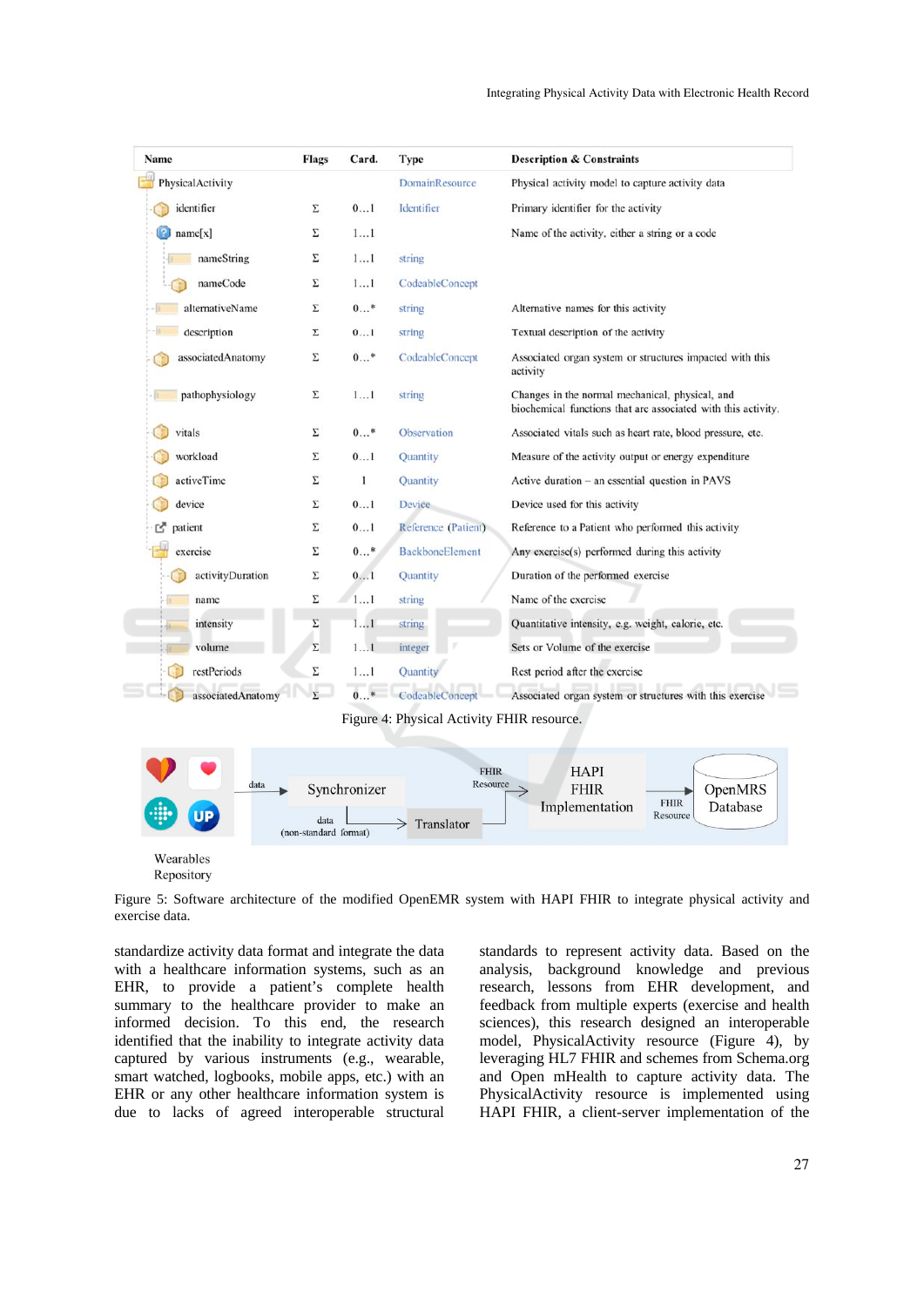HL7 FHIR specification. The research is demonstrated (Figure 5) by extracting the Fitbit data via Fitbit API, translating the data into PhysicalActivity resource and integrating it with OpenEMR - an EHR. Once in the digital format within an EHR, the activity data can be de-identified and aggregated to build large activity datasets allowing researchers to apply data-driven techniques to derive actionable knowledge in the field of health sciences and beyond.

The work presented is an initial step on a long path. Currently, we are evaluating wearables and trackers working on Google Fit and will work our way towards other wearables such as Samsung, Garmin, etc. The next step worthy of pursuing would



Figure 6: Modified OpenEMR to include physical activity and exercise data.

be to propose the PhysicalActivity FHIR resource to the FHIR committee for considering it in the standard after conducting feasibility and acceptability analysis. In the prototyped architecture (Figure 6), the Synchronizer extracts the data and Translator translates it to the FHIR resource. Research is required to understand how this process can be integrated with an EHR and address any security, privacy and legal concerns.

### **REFERENCES**

- D'Amore, J.D., Sittig, D.F., Wright, A., Iyengar, M.S. & Ness, R.B. 2011, "The Promise of the CCD: Challenges and Opportunity for Quality Improvement and Population Health", *AMIA Annual Symposium Proceedings,* vol. 2011, pp. 285-294.
- Boone, K.W. 2011, *The CDATM book,* 2011th edn, Springer.
- Dolin, R.H., Alschuler, L., Beebe, C., Biron, P.V., Boyer, S.L., Essin, D., Kimber, E., Lincoln, T. & Mattison, J.E. 2001, *The HL7 Clinical Document Architecture*.
- Saripalle, R. in press, "Fast Health Interoperability Resources (FHIR): Current Status in the Healthcare", *International Journal of E-Health and Medical Communications (IJEHMC),* vol. 10, no. 1.
- Caspersen, C.J., Powell, K.E. & Christenson, G.M. 1985, *Physical activity, exercise, and physical fitness: definitions and distinctions for health-related research*.
- Hunn, N. 2015, *The Market for Wearable Technology: A Consumer Centric Approach*.
- Kaul, A. & Wheelock, C. 2015, *Wearable Device Market Forecasts*.
- Shin, G. & Jarrahi, M. Nov 15 2014, "Studying the Role of Wearable Health-Tracking Devices in Raising Users' Self-Awareness and Motivating Physical Activities", *International Workshop on Interactive Systems in Healthcare*.
- Hillsdon, M. 2015, *What Influence Does Personal Physical Activity Tracking Have On Membership Retention?*, http://theretentionpeople.com/whatinfluence-does-personal-physical-activity-trackinghave-on-membership-retention/ edn.
- Fanning, J., Mullen, P.S. & McAuley, E. 2012, "Increasing Physical Activity With Mobile Devices: A Meta-Analysis", *J Med Internet Res,* vol. 14, no. 6, pp. e161.
- Lim, B.Y., Shick, A., Harrison, C. & Hudson, S.E. 2011, "Pediluma: Motivating Physical Activity Through Contextual Information and Social Influence", *Proceedings of the Fifth International Conference on Tangible, Embedded, and Embodied Interaction*ACM, New York, NY, USA, pp. 173.
- Lobelo, F., Stoutenberg, M. & Hutber, A. 2014, *The Exercise is Medicine Global Health Initiative: a 2014 update*.
- Sallis, R. 2011, *Developing healthcare systems to support exercise: exercise as the fifth vital sign*.
- Coleman, K.J., Ngor, E., Reynolds, K., Quinn, V.P., Koebnick, C., Young, D.R., Sternfeld, B. & Sallis, R.E. 2012, *Initial validation of an exercise "vital sign" in electronic medical records.*
- Saripalle, R. 2017, *Extending HL7 RIM Model to Capture Physical Activity Data*, Pittsburg.